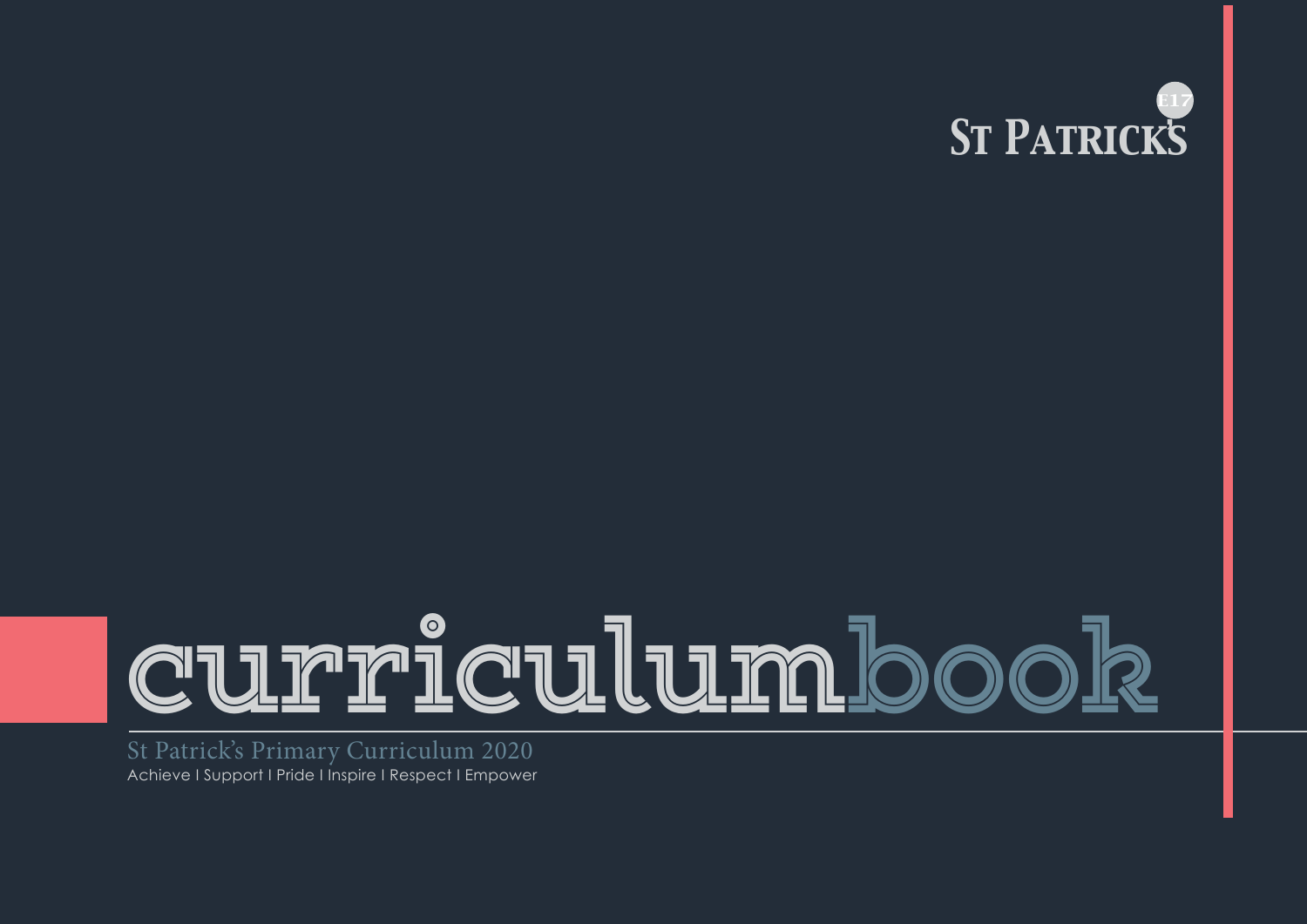**We strive for excel lence within a car ing and diverse community, nur turing the Catho lic faith, respecting each other, living, working and grow ing together as part of God's family**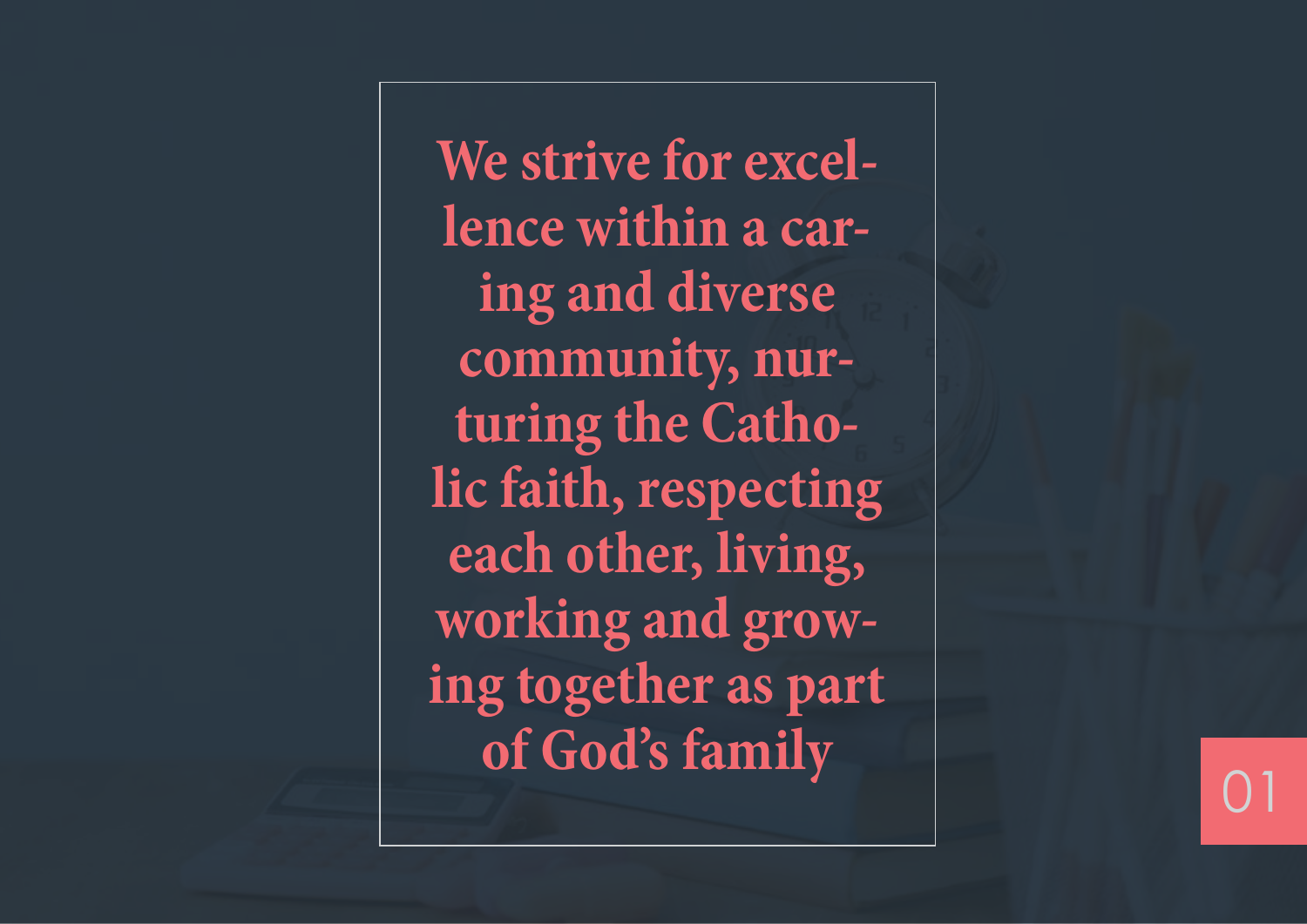# **intent implementation impact**

02

St Patrick's curriculum is a framework which sets out the aims of our programme of education, including the experiences, skills, knowledge and understanding to be gained at each stage. Our curriculum ensures that our children's learning is meaningful and broad. The curriculum incorporates the Come and See programme of Religious Education for Catholic Schools, the statutory requirements of the National Curriculum and other experiences and opportunities selected to best meet the learning and developmental needs of the pupils in our school.

Our curriculum is built on the set of school values which in turn are based on the school mission statement.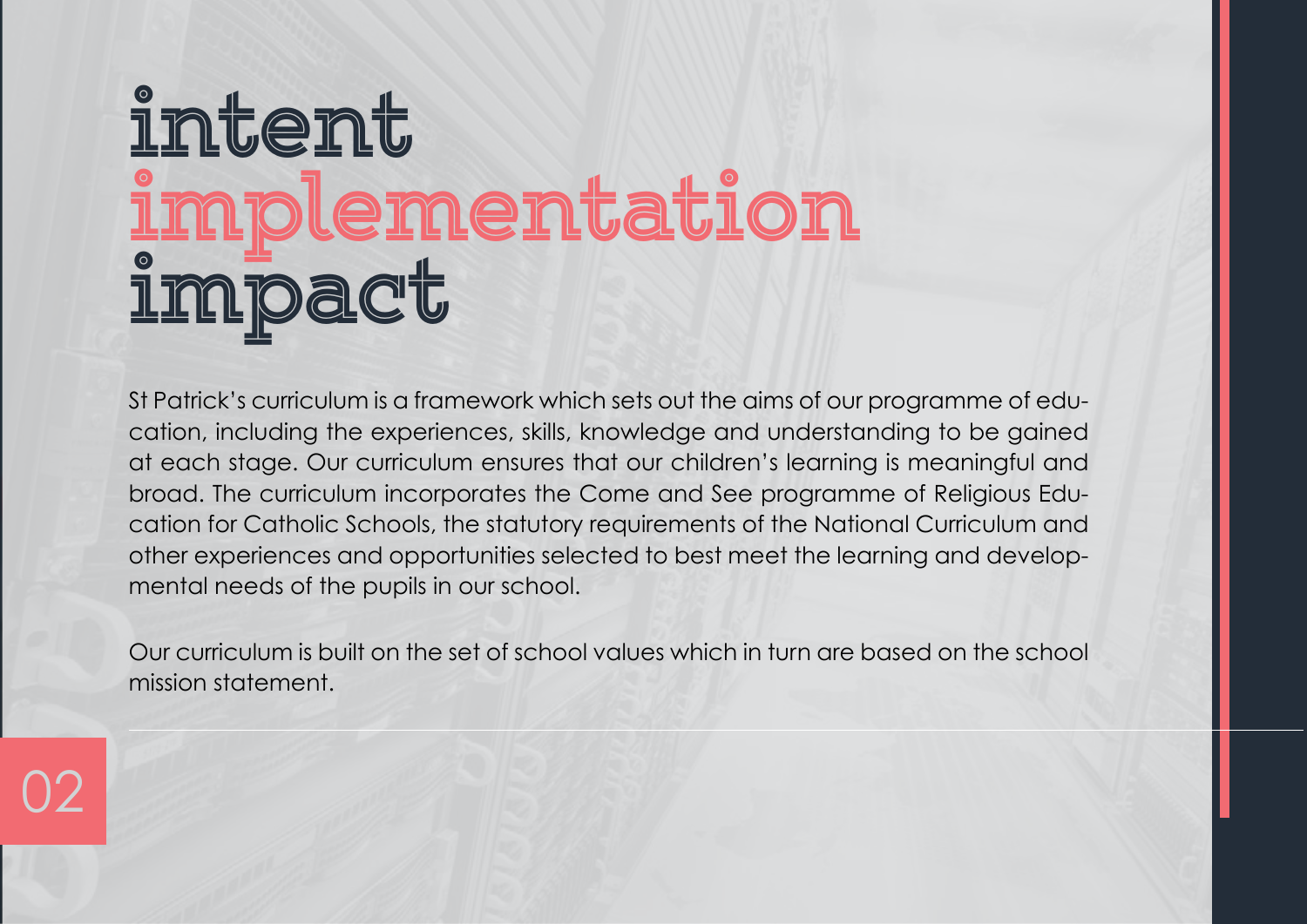In all we do as a School, we hold to the following values:

**Achieve**: We want to make a positive difference for children at St Patrick's in the way we challenge and support our pupils, governors and staff to achieve their best. Knowing what is expected of ourselves and others, receiving and acting on constructive feedback about our performance and providing feedback to others, even if the messages are difficult, will help to support this.

**Support:** It is important that we work as one team to make a positive difference for everyone at St Patrick's. We need to challenge and help each other by working together, sharing resources, knowledge and learning and create a shared sense of purpose across the school and with our families.

**Pride**: Pupils, governors and staff need to feel confident in their ability to deliver high results and manage change. Taking pride in the value we add and celebrating success will inspire confidence in our stakeholders.

**Inspire**: We are working at the time of significant changes and need to find creative ways of responding to the needs of pupils, staff and families. To do this, we need to be innovative and prepared to try different ways of working. Inspiring others to see the contributions we collectively make will help to make a positive difference for everyone at St Patrick's.

**Respect**: Respecting and celebrating the diversity of our community is key to ensuring fairness and equality. Seeing things from the viewpoint of other people helps us to gain a better understanding of the needs of our school community.

**Empower:** The school values will empower pupils, staff, governors, families and FOSPA to be the best they can be in supporting our pupils' education and preparing them for the independent and successful life. To be truly empowered, we need to try something new.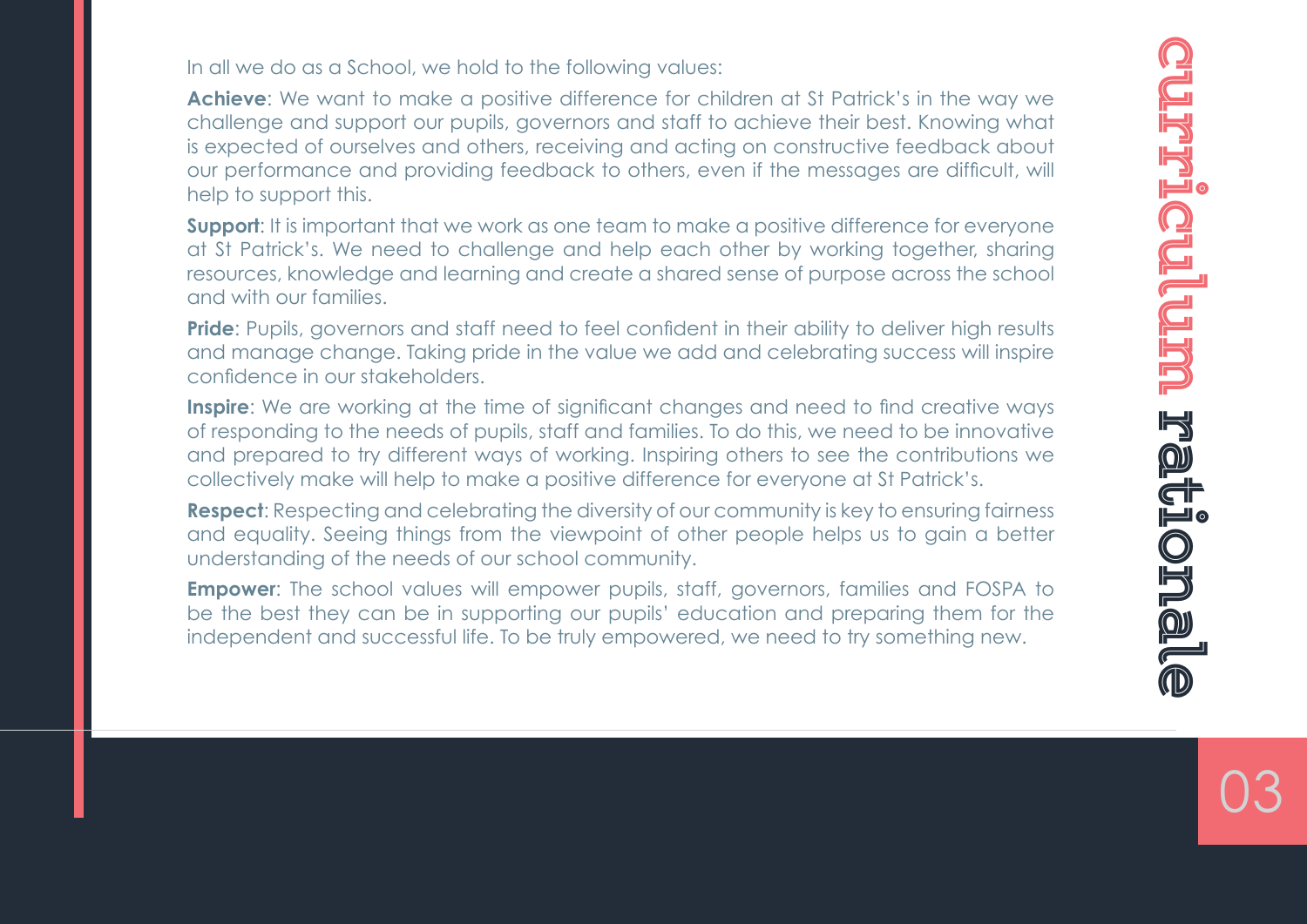## **Aims of the curriculum**

The aim of our curriculum is for pupils to have the requisite skills to be successful, responsible, independent and motivated life-long learners.

It is achieved through the holistic approach to the academic, religious, emotional, artistic, social and physical developments of children embedded into the meaningful context of learning. With this in mind, we offer a broad and balanced curriculum which encompasses academic subjects, sports, arts and personal, social, health and economic education taught primarily in a cross-curriculuar way through topics.

The curriculum sets the foundations for our pupils upon which they will build their next stage of education. Learning, working and living at St Patrick's are centred on the teachings of Christ which are shared, imparted and practised in school, church and the families. This includes the respect and care that our children and staff show for one another, the environment and the community around us. The school works closely with the families and the parish in bringing up and educating children to become responsible and caring citizens who respect and protect the environment, uphold the rule of law and live their lives according to the values and morals promoted by the Catholic Church and the school.



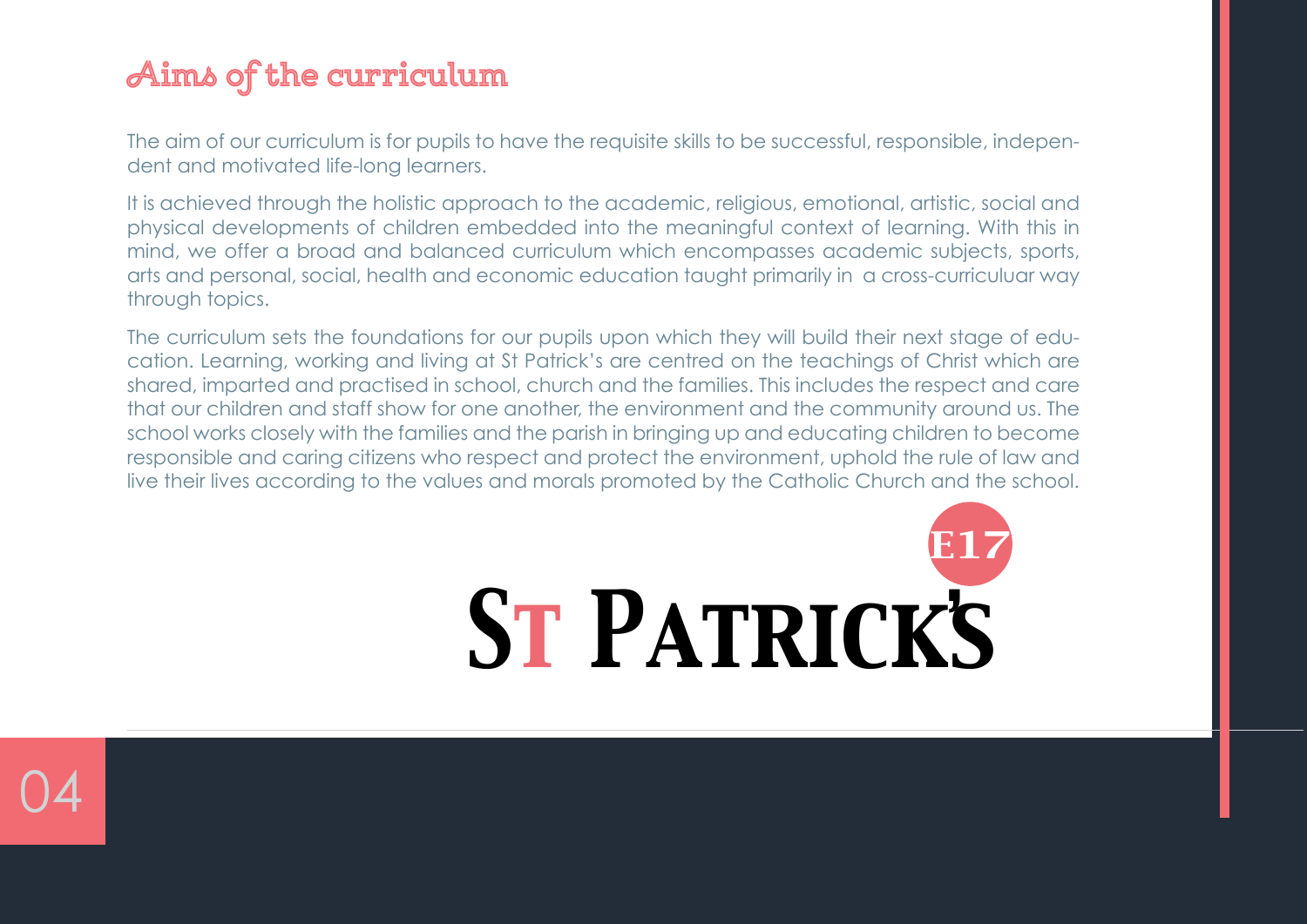#### **Cross**-**curricular implementation of the curriculum**

The curriculum is planned and taught through topics supplemented by a wide range of trips, workshops and school and home project work with the consideration of the local context, key skills, knowledge and the needs and interests of all learners.

#### **Roles for subject leaders to design and implement the curriculum**

The significance of the role of middle leaders in leading on the curriculum excellence demands the new approach to school middle leadership. School leaders are given regular non-contact time and are mentored by the headteacher in growing their capacity to lead the school in their areas of responsibility. Where the roles have TLRs, clear job descriptions prescribe the roles and responsibilities of middle leaders. School also offers opportunities for teachers' professional development such as shadowing experienced middle and senior school leaders. Teachers are offered to oversee the areas of the curriculum that do not currently have assigned leaders. They are given release time and are supported and mentored by the headteacher.

#### **Knowledge and expertise of subject leaders**

School regularly seeks opportunities to grow expertise of the subject leaders through professional development, links with the subject leaders in the Aquinas Trust's secondary school or through educational research projects.

### **Regular reviews and quality assurance**

Weekly learning walks by the school leaders as well as the peer-review learning walks carried out by the headteachers of our partner schools ensure the robust and impartial assurance of the quality of curriculum provision.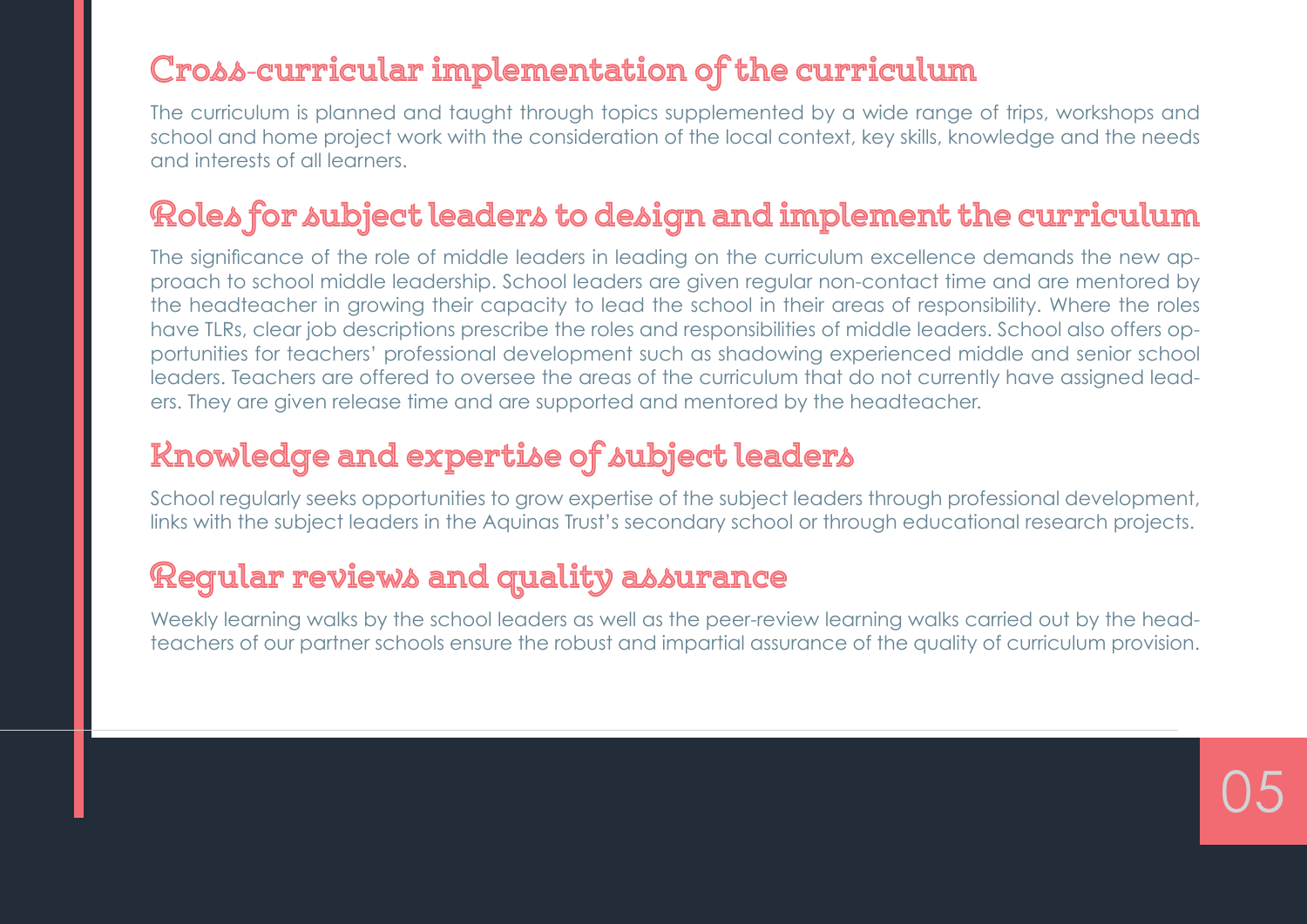### **Knowledge**, **depth**, **coverage and sequencing of concepts**

We have created progression maps with the breakdown of skills and knowledge for every subject of the curriculum from Nursery to Yr6. These skills and knowledge lay the foundations upon which our expectations and approach to teaching and learning throughout the school are based.

## **Design of assessment to shape future learning**

The summative judgements are made by the class teachers annually. School assessment approach is based on planning for the outcomes of each lesson. Teachers plan key questions or tasks and monitor progression throughout the lessons. Any identified misconceptions are clarified in the lesson or immediately after that so that by the end of the week children have secured the planned learning upon which the following week's teaching is based. Teachers are responsible for putting additional provision for any child who doesn't meet the learning outcomes in the lesson. Teachers skillfully use prior learning assessment strategies to inform their planning or close the identified gaps in knowledge and skills before the lessons. We expect our teachers to have a deep and upto-date knowledge of where the children are in their learning. This knowledge, together with aspirational targets, teachers share with children and parents as partners in learning guiding them on how best the next steps may be achieved.

School moderations are carried out at set points in staff meetings when teachers compare the standards of the work in pupils' books against the defined standards set by the school at each stage e.g. Writing or RE. Majority of moderations are done through learning walks by the middle leaders when looking at the quality of work and talking to pupils about their learning.

The curriculum expectation for each stage of children's learning are shared with parents through workshops or school to home communication.

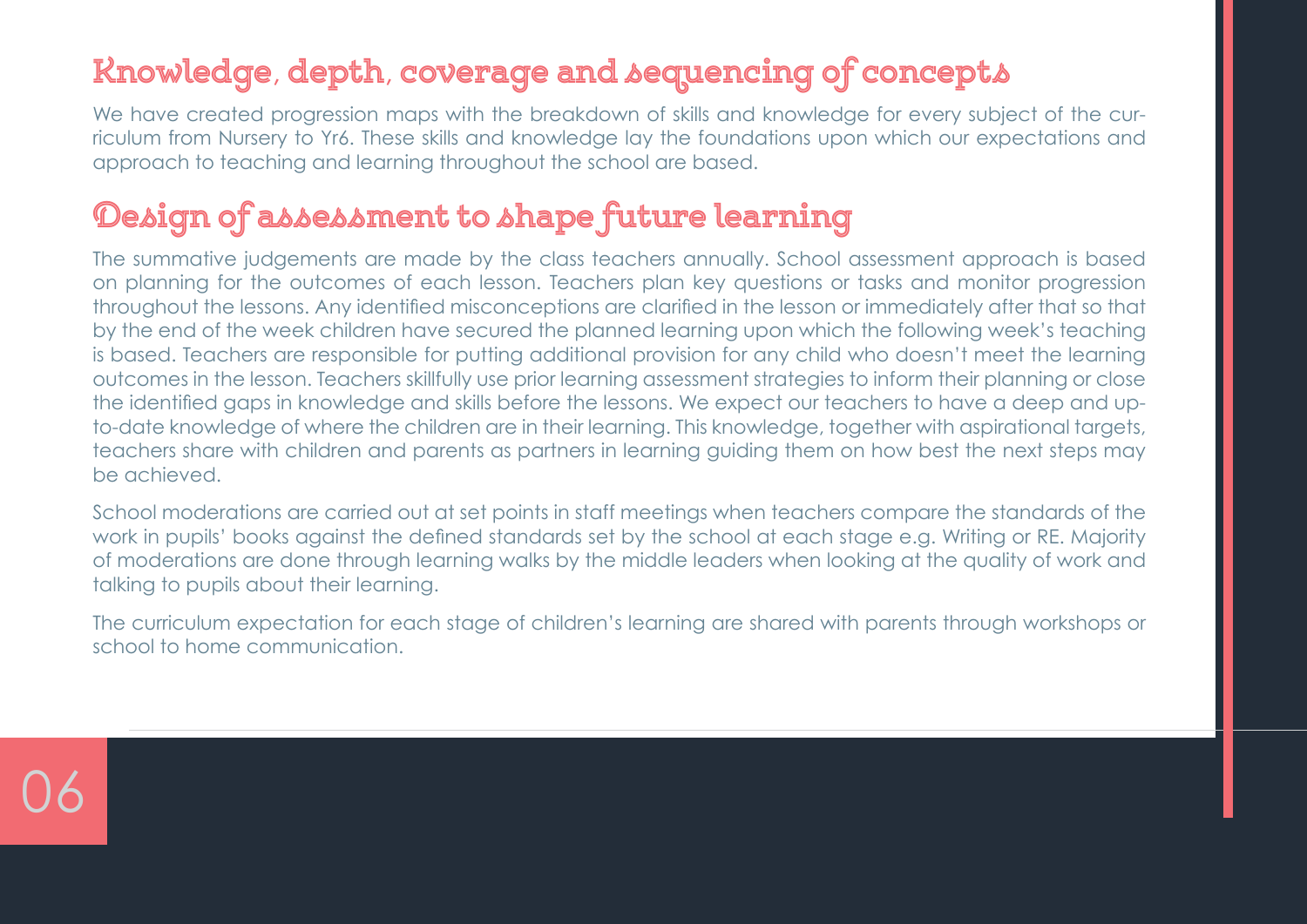## **curriculum impact**

#### **Successful implementation of the curriculum**

The impact of the curriculum is measured through the approach in which we combine the observations, pupil conferencing, staff and parent surveys and assessment outcomes in the four knowledge dimensions of pupils' outcomes. Through pupil conferencing, the school gauges the degree to which the curriculum meets the needs and aspirations of our pupils and how challenging and interesting it is. Parent and staff surveys complement our understanding of the significance of the impact of the curriculum and how well it meets our shared goals. The school statutory assessments are natural outcomes of our broad and balanced curriculum taught to meet the current and future needs of our children.

#### **Parity for all groups of pupils**

The school is moving away from the notion of what is expected of different abilities of pupils. We are setting high aspirational goals for all our pupils. All children, regardless of the groups they may fall into, are expected to make similar progress and achieve the set standards of attainment in all areas of the curriculum.

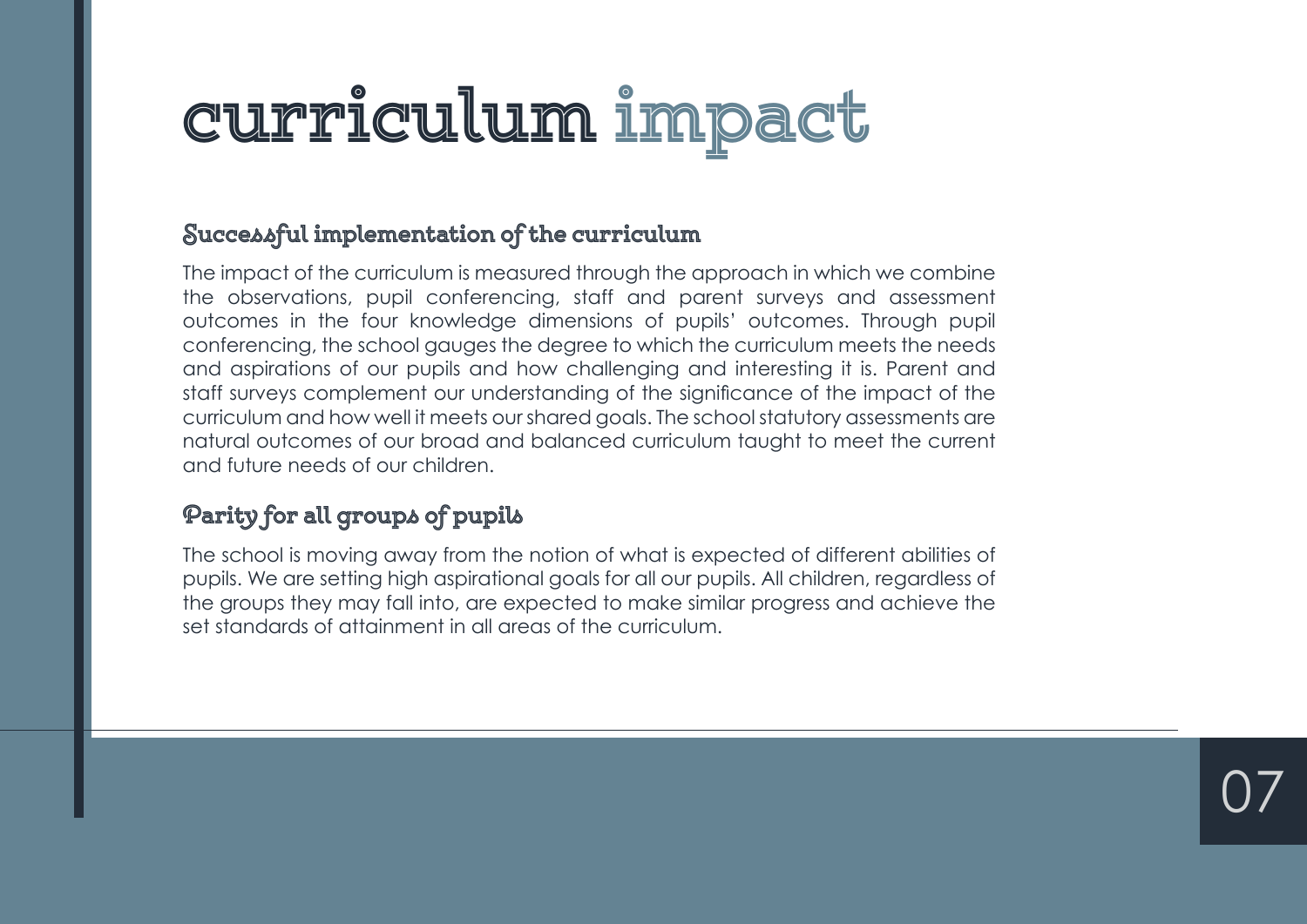| <b>FACTUAL KNOWLEDGE</b>       | The basic elements every pupil should know in order to be properly ac-<br>quainted with a certain discipline and to solve any problems it might<br>have. Factual knowledge includes knowledge of terminology, specific<br>elements, and details (technical vocabularies, major resources, symbols,<br>$etc.$ ).                                                                                                                                                     |
|--------------------------------|---------------------------------------------------------------------------------------------------------------------------------------------------------------------------------------------------------------------------------------------------------------------------------------------------------------------------------------------------------------------------------------------------------------------------------------------------------------------|
| <b>CONCEPTUAL KNOWLEDGE</b>    | Conceptual knowledge represents the understanding of relations be-<br>tween the basic elements inside a bigger structure and how these re-<br>lations enable the elements to function as a whole. This set includes<br>knowledge of models, structures and theories, generalisations, principles,<br>categories, and classifications (historical periods, theorems, laws, etc.).                                                                                    |
| <b>PROCEDURAL KNOWLEDGE</b>    | The knowledge of certain processes and steps to complete specific<br>tasks. It also involves methods of inquiry and criteria for using skills, meth-<br>ods, and techniques. This category includes knowledge of when to use<br>certain procedures, knowledge of methods and techniques, and knowl-<br>edge of algorithms and skills common for the subject (painting, number<br>division, techniques of interviewing, methods of scientific experiments,<br>etc.). |
| <b>METACOGNITIVE KNOWLEDGE</b> | The general knowledge of cognition. It involves the awareness and<br>knowledge of your own cognition. Knowledge that belongs to metacog-<br>nitive knowledge includes strategic knowledge, cognitive tasks and self-<br>knowledge (outlining to capture the structure of a subject, knowledge of<br>test types, awareness of personal strengths and weaknesses).                                                                                                    |

# **knowledge dimensions**

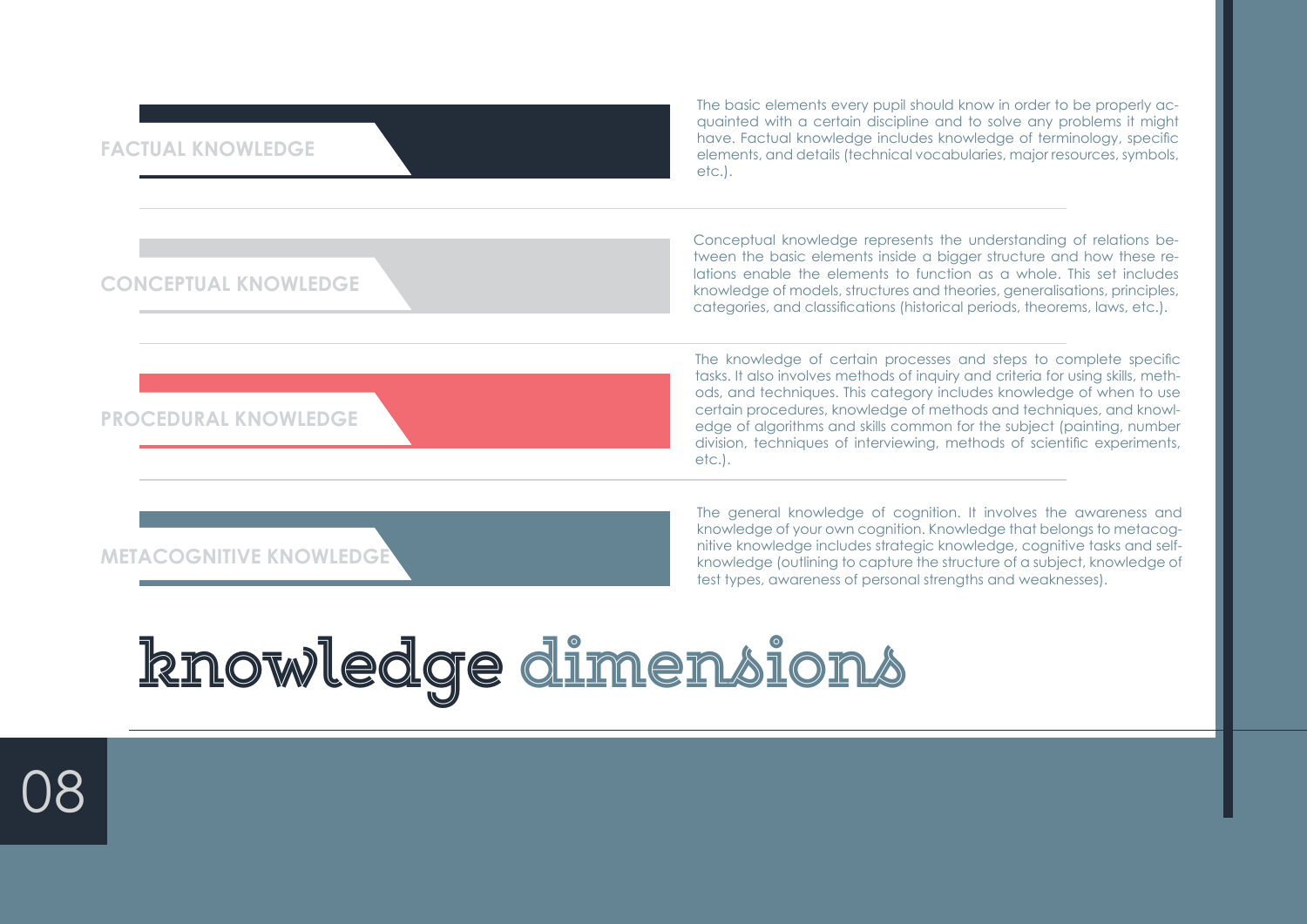## **curriculum areas**

In Early Years and Foundation Stage, St Patrick's curriculum consists ot prime and specific areas of learning. In Years 1 to 6, five distinct groups of curriculum areas comprise a range of subjects designed to offer broad and balanced learning experiences to our pupils.

### **Creative Arts**

- art and design
- music
- design and technology

## **Understanding the World**

- science
- history
- geography
- technology, computing, and media

09

## **Religious Personal and Social Development**

- religious education
- personal, social, health and economic education
- physical education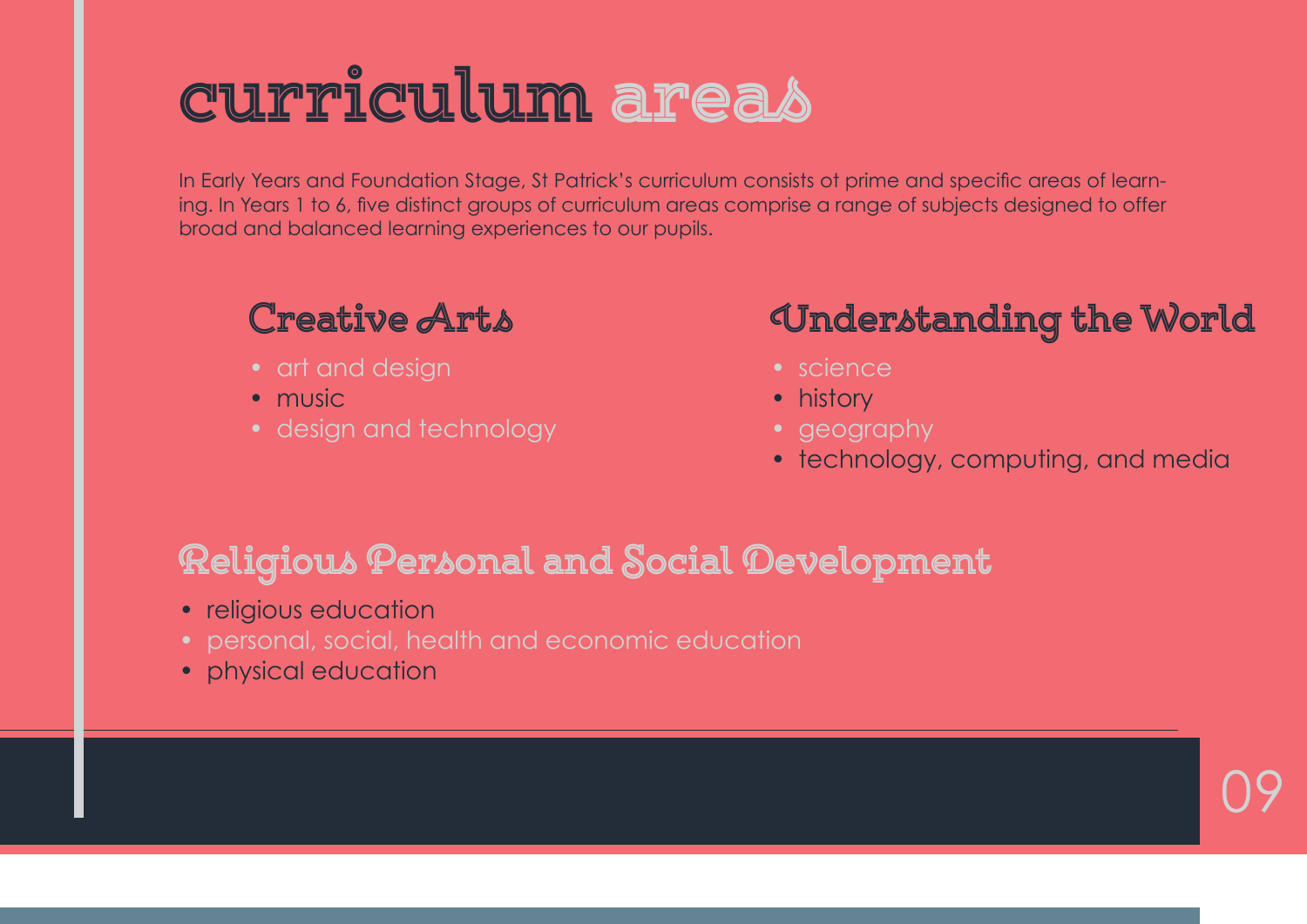## **Literacy Communication and Language**

- 
- reading
- writing
- spelling, vocabulary, punctuation and grammar
- oracy
- modern foreign language

## **Mathematics**

- number
- measurement
- geometry
- statistics
- algebra

10

## **Early Years Foundation Stage**

- communication and language
- physical development
- personal social and emotional development
- literacy
- mathematics
- understanding the world
- expressive arts and design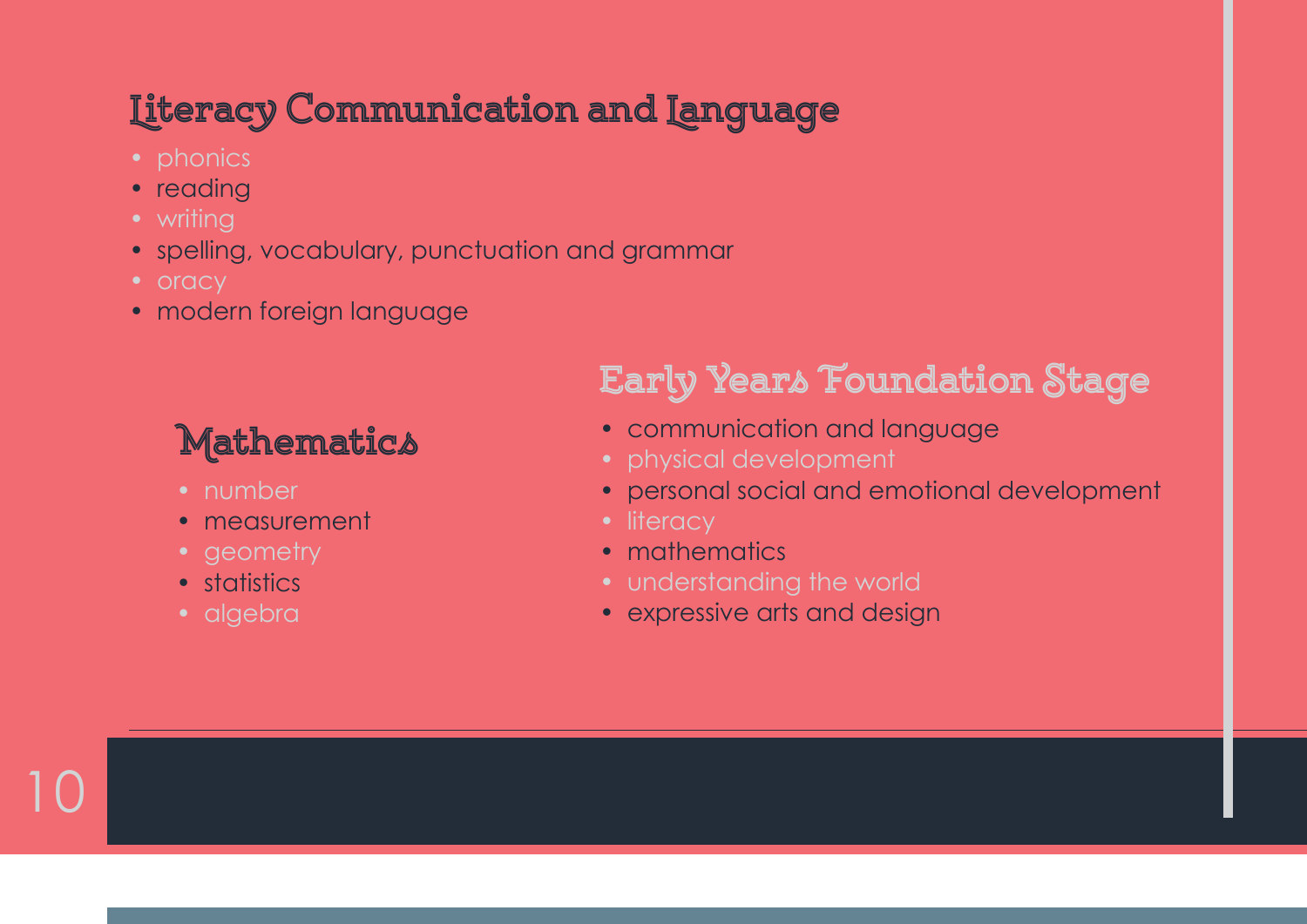# **religious**, **personal and social development**

Religious Education is the core of the curriculum at St Patrick's Catholic Primary School. Placing RE at the core of the curriculum in our school helps us to fulfill our mission to educate the whole person in discerning the meaning of their existence, since Religious, Personal and Social Development is concerned not only with intellectual knowledge but also includes emotional and affective learning. It is in the mystery of the Word made flesh that the mystery of what it is to be human truly becomes clear. Without religious education, pupils would be deprived of an essential element of their formation and personal development, which helps them attain a vital harmony between faith and culture. Furthermore, religiously literate children are able to engage in a fully informed critique of all knowledge and experiences.

Catholic education at St Patrick's, with RE at its core, exists in order to help parents and teachers to hand on the Deposit of Faith in its fullness to a new generation of children so that they may come to understand the richness of the Catholic faith, and thereby be drawn into a deeper communion with Christ in his Church.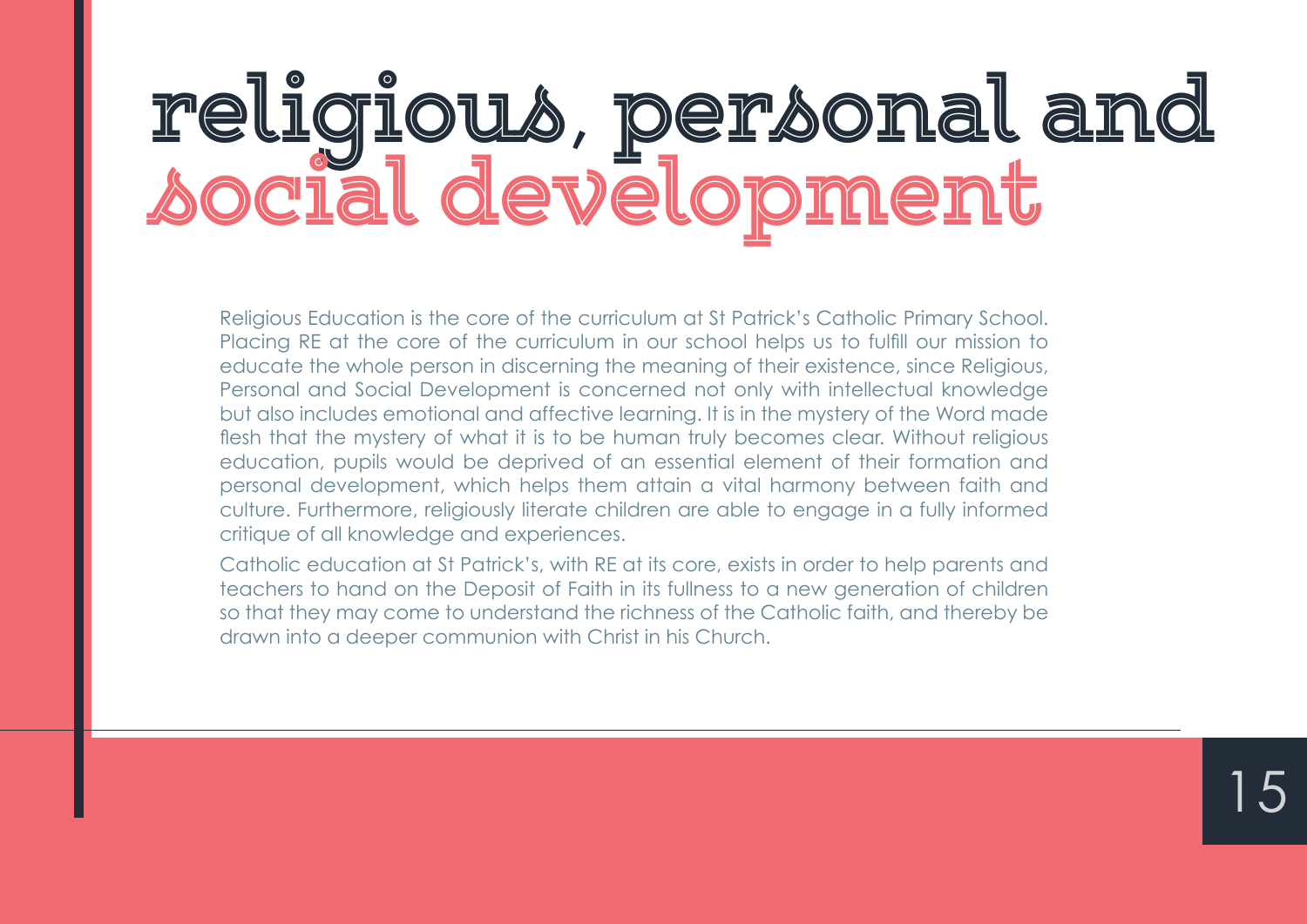With this as our primary aim, we serve diverse populations of pupils and within this context the aims of our Religious, Personal and Social Development are:

- To present engagingly a comprehensive content which is the basis of knowledge and understanding of the Catholic faith;
- To grow our pupils' independence and physical and social awareness, as they move through the primary phase;
- To help our pupils develop effective relationships, assume areater personal responsibility and manage personal safety, including online in order to live healthy, happy and fulfilling lives;
- To be confident learners with high aspirations for themselves and their comminities;
- To enable pupils to deepen their religious and theological understanding and be able to communicate this effectively;
- To raise pupils' awareness of the faith and traditions of other religious communities in order to respect and understand them;
- To help our pupils manage change, introduce them to a wider world and enable them to make an active contribution to their communities;
- To develop the critical faculties of pupils so that they can relate their Catholic faith to daily life;
- To stimulate pupils' imagination and provoke a desire for personal meaning as revealed in the truth of the Catholic faith;
- The outcome of our Religious Education is religiously literate and engaged children who have the knowledge, understanding and skills – appropriate to their age and capacity – to reflect spiritually, and think ethically and theologically, and who are aware of the demands of religious commitment in everyday life.

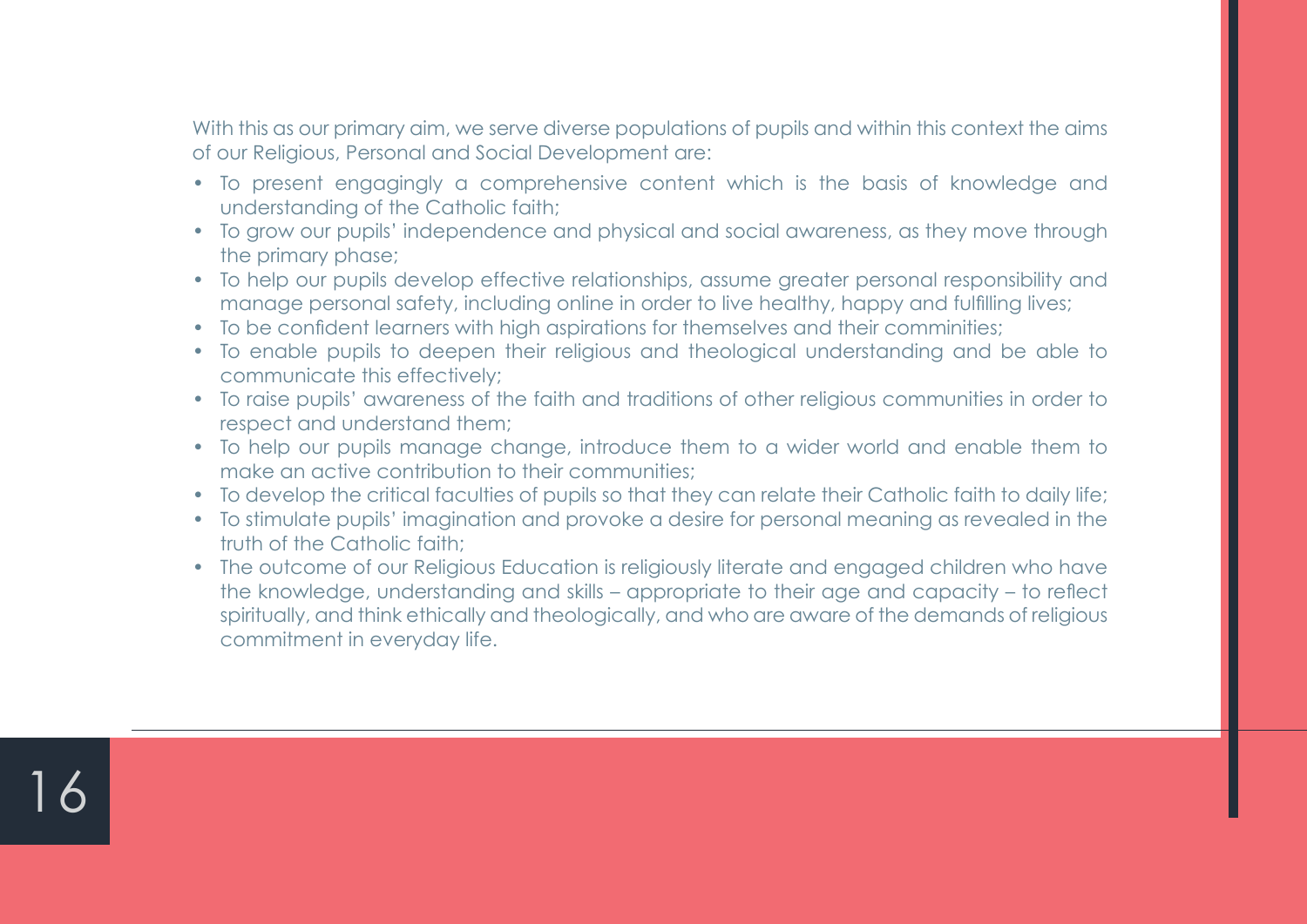## **creative arts**

Art, craft and design embody some of the highest forms of human creativity. A high-quality art and design education should engage, inspire and challenge our pupils, equipping them with the knowledge and skills to experiment, invent and create their own works of art, craft and design. Creative arts play a significant role in nurturing creativity and in St Patrick's broad and balanced education aimed at developing the "whole" child. By engaging in experiences within the Creative arts, our pupils will recognise and communicate feelings and emotions, both their own and those of others, in different ways. The Creative arts play a central role in shaping our children's sense of personal, social and cultural identity. Learning in the Creative arts also plays an important role in supporting our pupils to recognise and value the variety and vitality of culture locally, nationally and globally. Specialist studies in the Creative arts prepare pupils for advance learning beyond their primary education at St Patrick's and to contribute to a variety of careers in the creative industries. Study of Creative arts builds our pupils' artistic skills, knowledge and understanding. It also helps sharpen pupils' perception of their world and give them new ways of looking at and experiencing their lives. Through the development of artistic literacy, creating, presenting, viewing, and listening, pupils are able to participate in, interpret, value, and enjoy the arts throughout their lives. Creative arts, as one of the key learning areas in our curriculum, aims to develop pupils' literacies in Visual Arts, Design, Drama, Movement and Music. It also helps pupils to explore, clarify and communicate ideas, feelings, experiences and understandings in these art forms. This learning area plays a vital role in enabling pupils to enhance their creative talent and develop their artistic skills.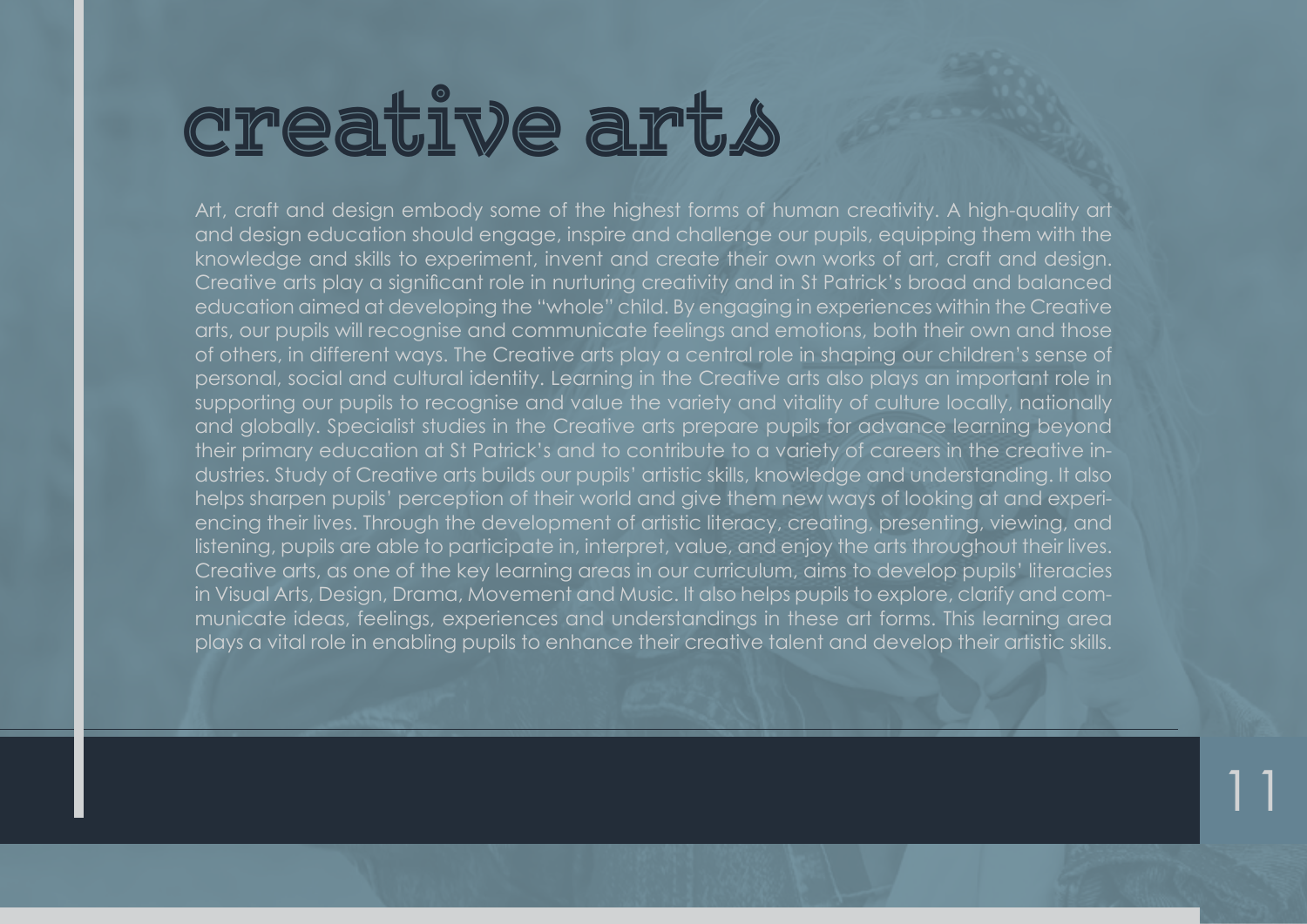Creative arts enable our pupils to develop an appreciation of aesthetic and cultural values, identities and broaden understanding of arts in local and global context, both past and present. Therefore, it provides opportunities which assist our pupils to participate in and develop a life-long appreciation of Creative Arts.

#### DRAMA

Drama provides pupils with opportunities to look at contemporary drama practices of making, performing and appreciating drama. These drama practices enable pupils to be active, experiential, and reflective, and pupils develop knowledge, understanding and skills that pertain to each of these practices. They are also provided with opportunities to play the part of actors, directors, playwrights, designers and stage managers.

#### MUSIC AND MOVEMENT

Music and movement helps pupils to develop their skills in performing, composing, notating and analysing music. We provide our pupils with opportunities to express their thoughts through performing vocally and instrumentally; create and compose short rhythmic and melodic patterns for a given scale using traditional / non-traditional instruments; identify notes and symbols in the treble and bass clef; use terms relating musical elements; identify music forms, instrument families. Music and movement enhances pupils' self-esteem, balance, co-ordination and body awareness.

#### VISUAL ARTS

12

Visual arts consist of a broad range of fields, including drawing, painting, printmaking, sculpture, design, traditional and fine crafts, photography, and electronic arts. The strand encourages self-expression, imagination, sensitivity, conceptual thinking, powers of observation, an analytical ability and practical attitudes. Through this strand, pupils also develop their visual literacy by looking at, responding to, and critically analysing a wide variety of artworks from different historical periods, styles and cultures.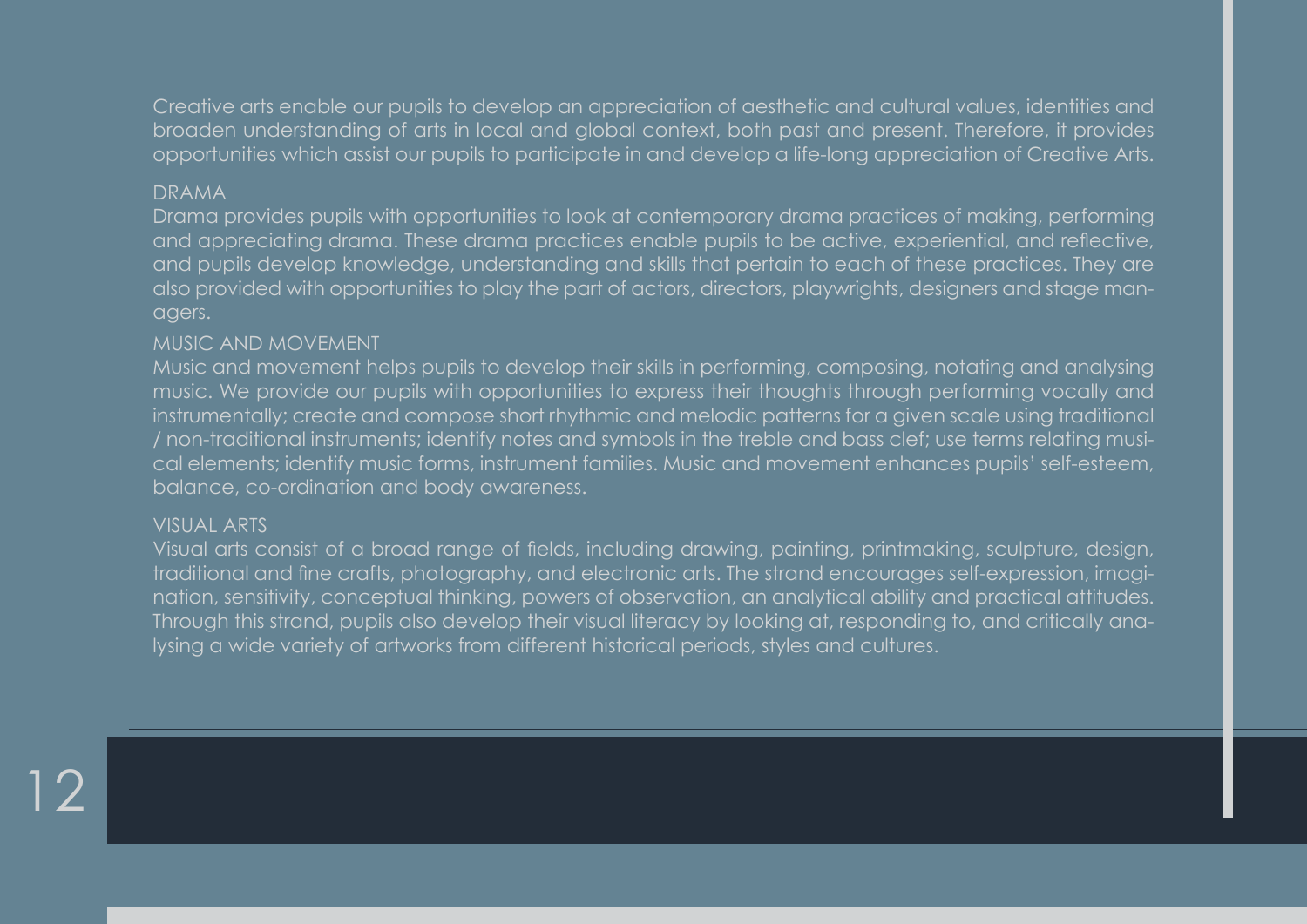# **early years foundation stage**

All children at St Patrick's deserves the best possible start in life and the support that enables them to fulfil their potential. Children develop quickly in the early years and their experiences, between the time they enter our Nursery at the age of three and leave our Reception at the age of five, have a major impact on their future life chances. Both good parenting and high quality early learning in our school provide the foundation our children need to make the most of their abilities and talents as they grow up.

Our Early Years Curriculum sets the standards that we must meet to ensure that children learn and develop well. It promotes teaching and learning and gives children the broad range of knowledge and skills that provide the right foundation for good future progress through school and life.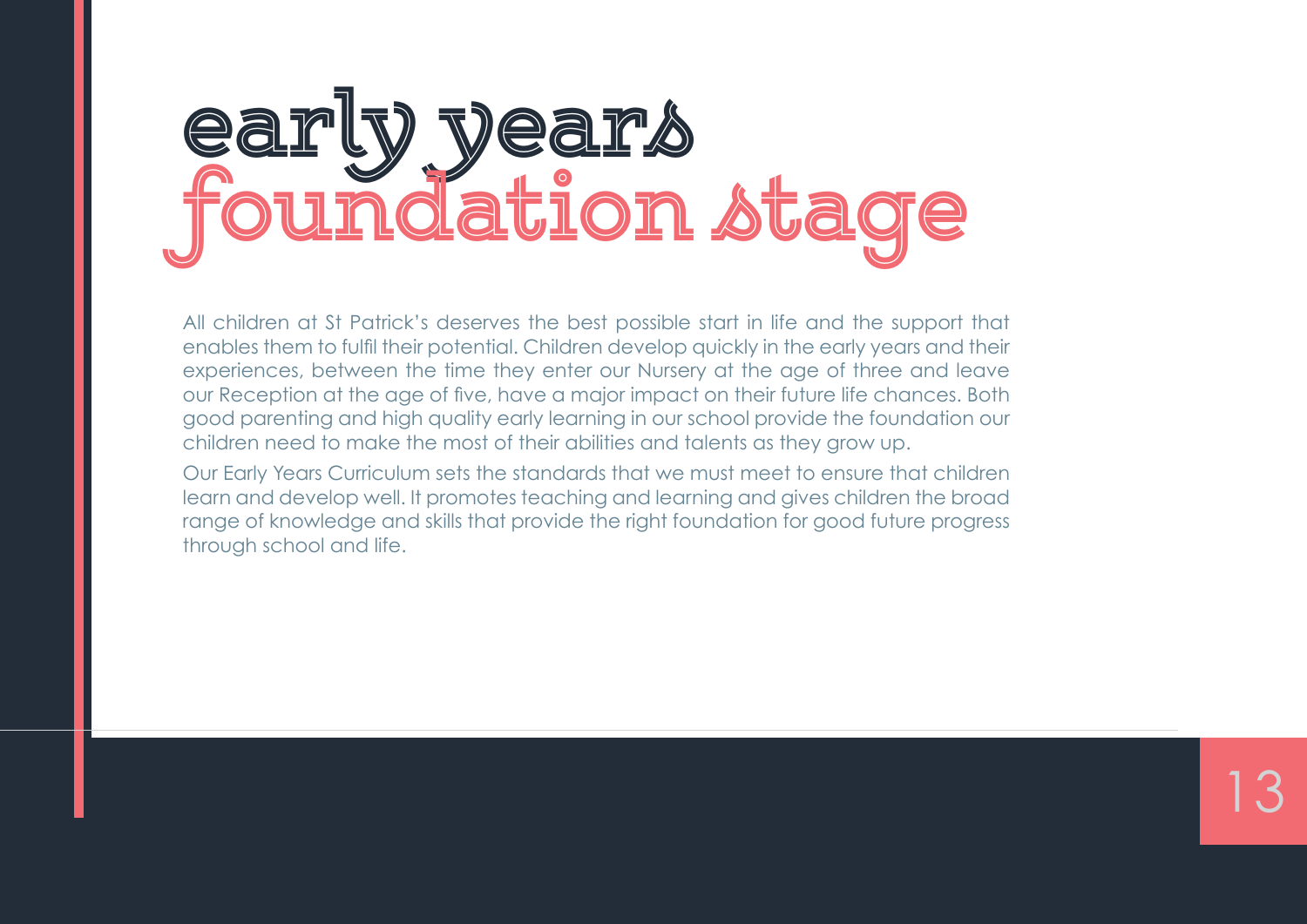#### **Our Early Years Curriculum seeks to provide:**

- quality and consistency in Nursery and Reception for all groups of learners so that every child makes good progress and no child gets left behind
- a secure foundation through learning and development opportunities which are planned around the needs and interests of individual children and are assessed and reviewed regularly
- partnership working between school staff and with parents/carers
- equality of opportunity ensuring that every child is included and supported

#### **Overarching principles**

Four guiding principles shape practice in our early years setting. These are:

- every child is a unique child, who is constantly learning and can be resilient, capable, confident and self-assured
- children learn to be strong and independent through positive relationships
- children learn and develop well in enabling environments, in which their experiences respond to their individual needs and there is a strong partnership between staff and families
- importance of learning and development. Children develop and learn at different rates.

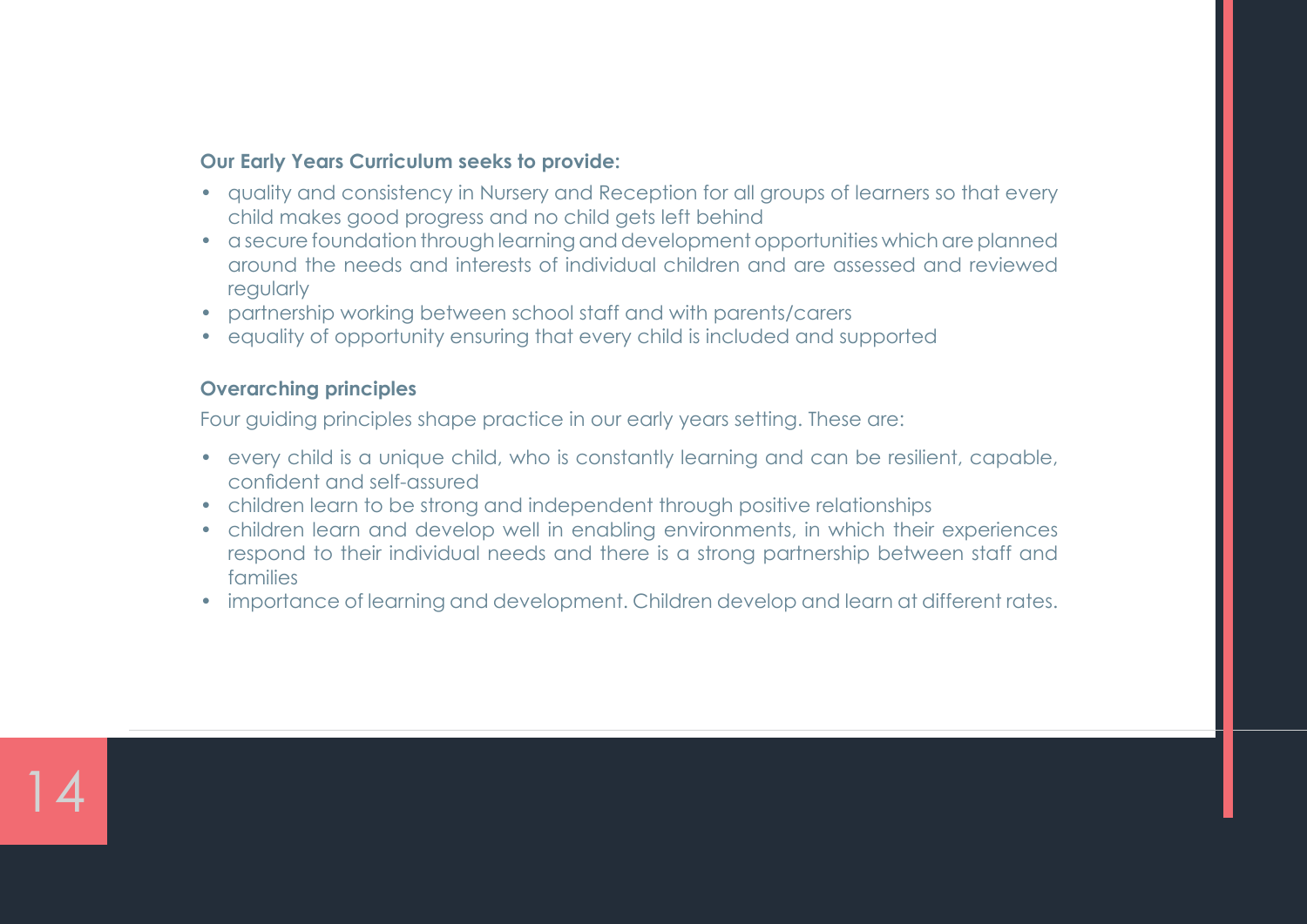# **literacy communication and language**

Literacy, Communication and Language at St Patrick's addresses fundamental aspects of human communication. It aims to support learning across the whole curriculum and to enable our pupils to gain knowledge and skills in English, Modern Foreign Language(Italian) as well as in literature.

The six parts of this area of the curriculum are addressed holistically. This means that different aspects such as listening, speaking, reading or writing are explored in relation to one another. It also means that learning about and through literature is seen as contributing to all aspects of learning about languages. The statements skills and knowledge support and complement one another and together they contribute to realising the purpose of our curriculum.

Learning and experience aim to enable pupils to communicate effectively using language. Our Literacy, Communication and Language curriculum aims to ignite pupils' curiosity and enthusiasm and provide them with a firm foundation for a lifelong interest in learning making them ambitious, capable learners, ready to learn throughout their lives.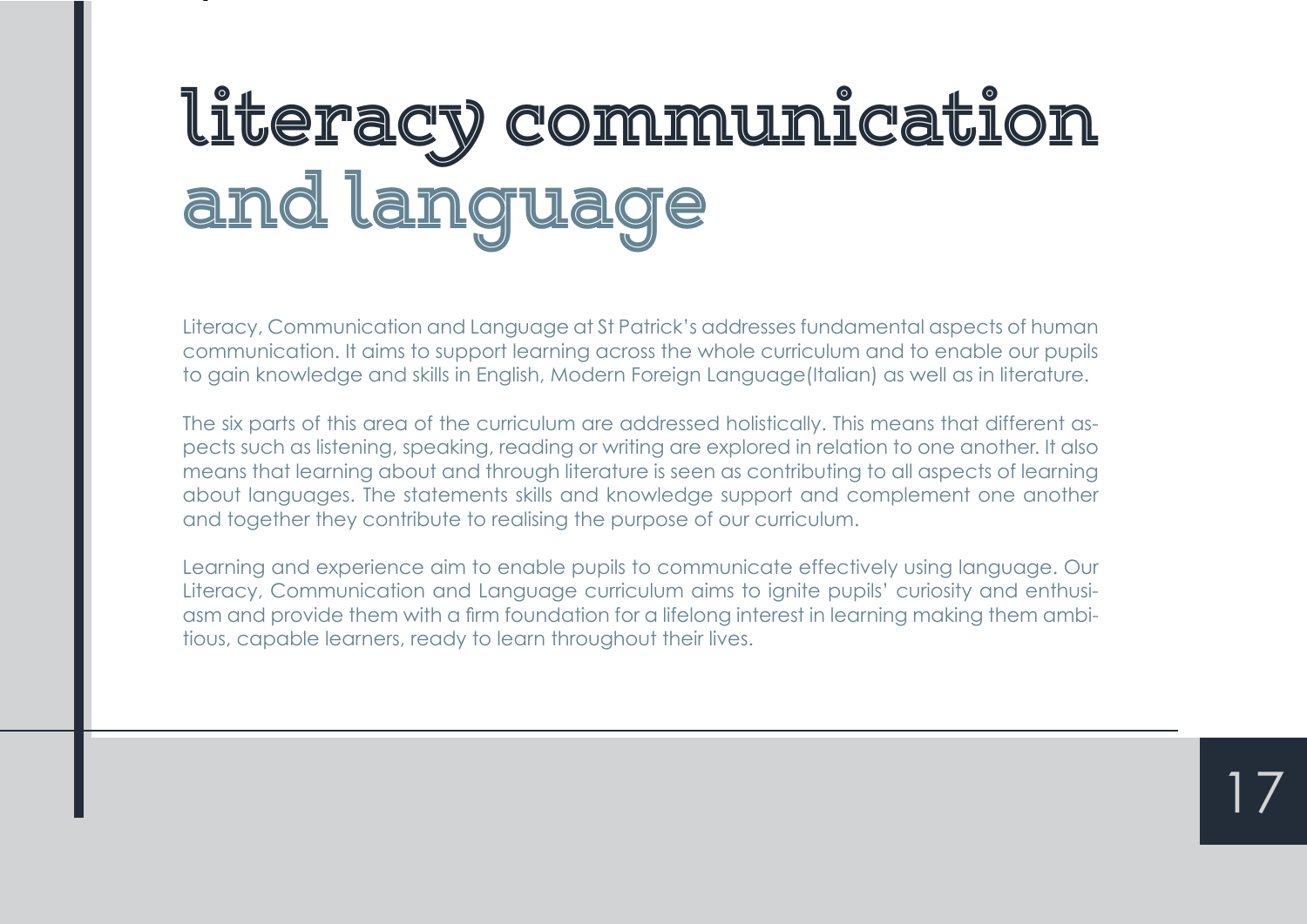This readiness to learn is further supported since effective language skills help pupils to make sense of concepts across the curriculum, for example by enabling them to articulate their reasoning when solving problems and analysing information. Effective multilingual skills deepen this ability as they enable pupils to respond in many more contexts.

Given that a key aspect of effective language learning is the willingness to experiment and take risks in trying out new structures, sounds and patterns, learning and experience in this area of the curriculums aims to empower pupils to be creative and to persevere when facing challenges. Together, these skills can build our learners' confidence to grasp new opportunities and to adapt to different roles which in turn can develop them as enterprising, creative contributors, ready to play a full part in life and work.

In this area, language is seen as a key to social cohesion, which can promote better local, national and global understanding. The aim is to encourage pupils to engage critically with languages and literature in order to help them develop not only their own sense of identity, but also an understanding of the relationship between their own cultures and communities and those of other people. This understanding is deepened as pupils are afforded opportunities to learn Italian during their primary and secondary years of education. This linguistic knowledge and these skills are needed to participate confidently and empathetically in society, which contributes to developing our pupils as ethical and informed citizens.

The skills taught through this area of the curriculum also help pupils to become healthy, confident individuals, ready to lead fulfilling lives as valued members of society. These skills, promoted through languages, literacy and communication are key to enabling our pupils to express themselves effectively, to be open to other people's points of view and to develop positive relationships.

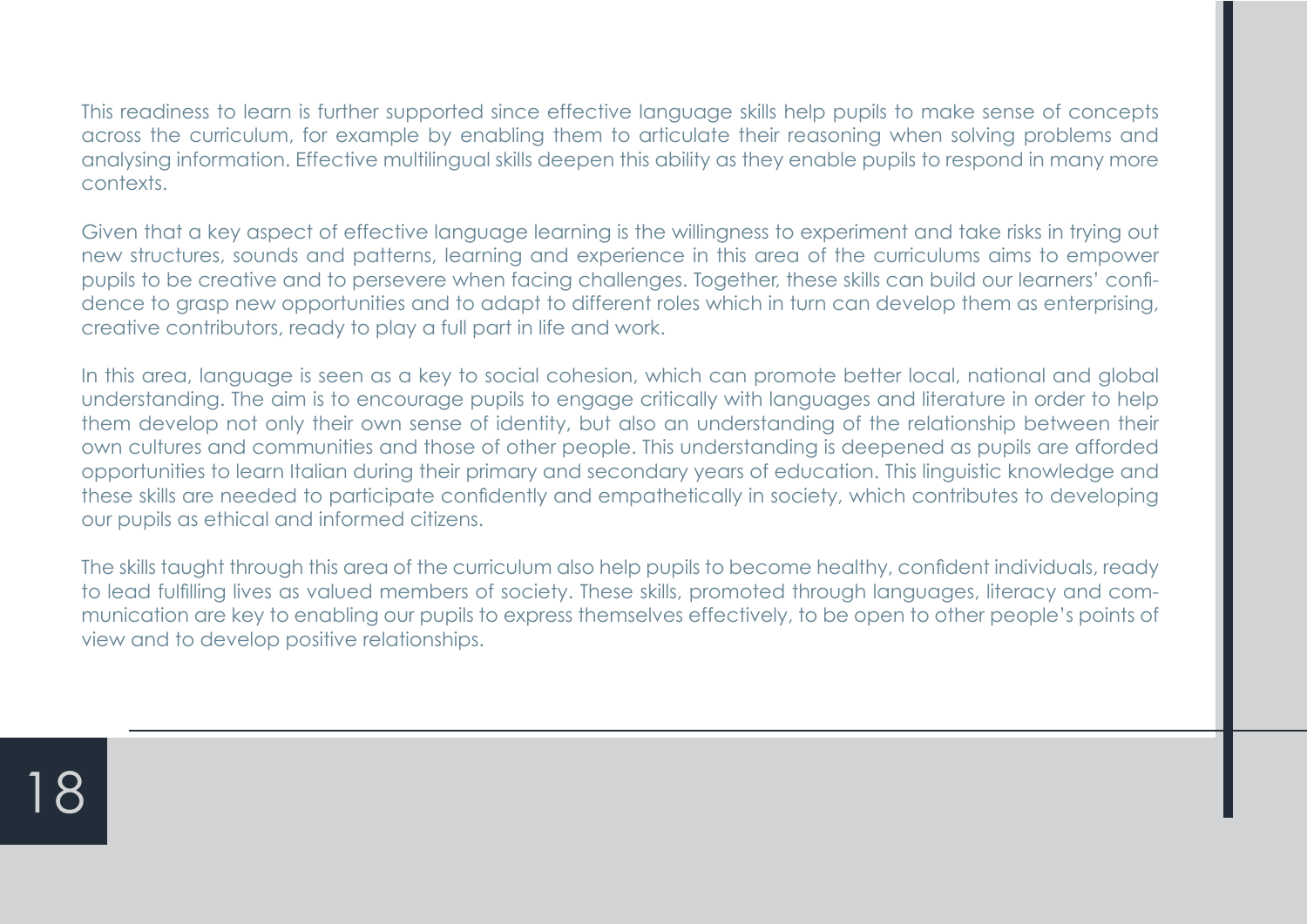# **mathematics**

Mathematics is a creative and highly inter-connected discipline. It is essential to everyday life, critical to science, technology and engineering, and necessary for financial literacy and most forms of employment. A high-quality mathematics education therefore provides a foundation for understanding the world, the ability to reason mathematically, an appreabout the subject.

St Patrick's curriculum for mathematics aims to ensure that all pupils:

- quent practice with increasingly complex problems over time, so that they develop conceptual understanding and the ability to recall and apply knowledge rapidly and accurately
- reason mathematically by following a line of enquiry, conjecturing relationships and genguage
- problems with increasing sophistication, including breaking down problems into a series of simpler steps and persevering in seeking solutions.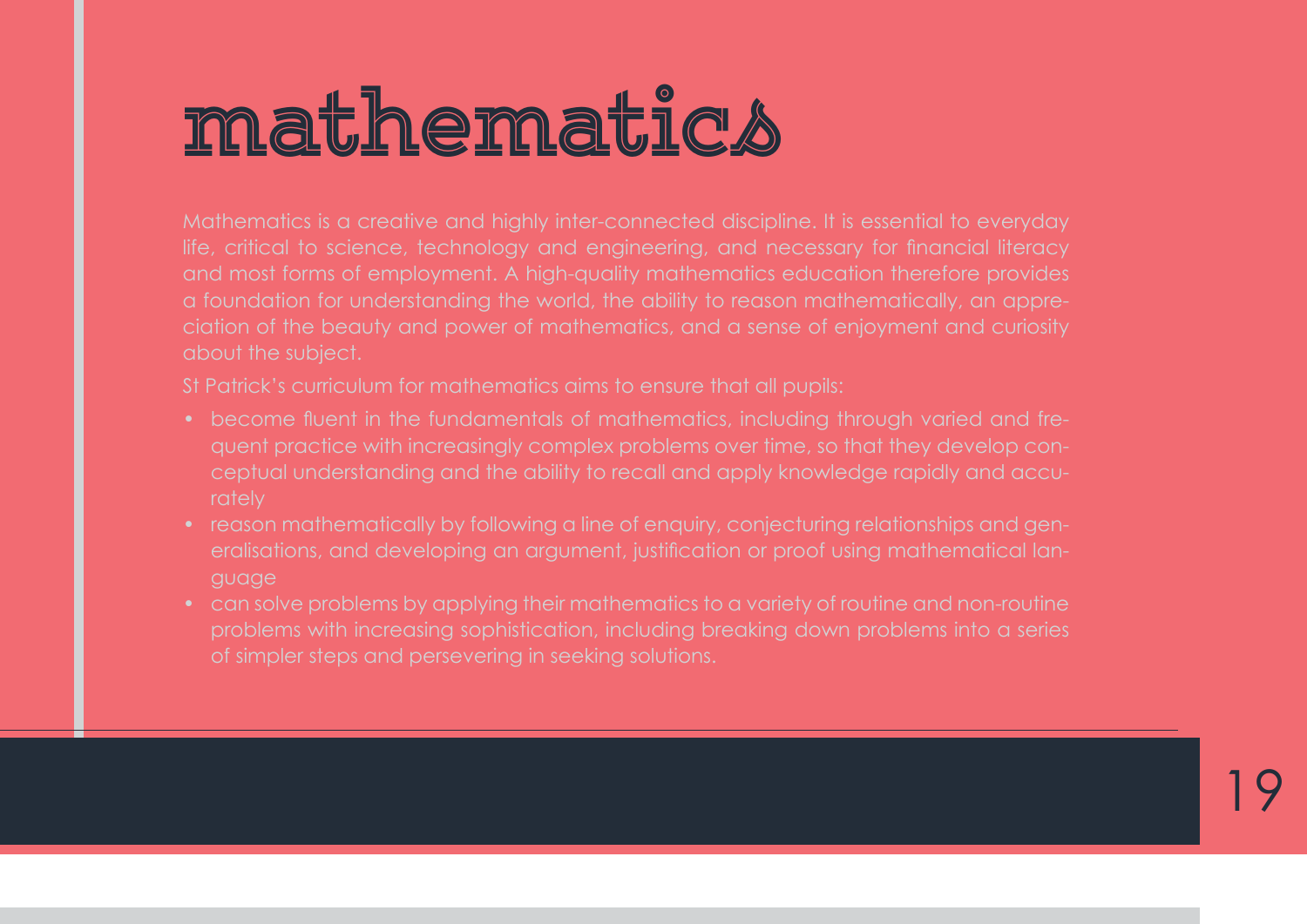Mathematics is an interconnected subject in which pupils need to be able to move fluently between representations of mathematical ideas. Throughout our programme of study pupils will make rich connections across mathematical ideas to develop fluency, mathematical reasoning and competence in solving increasingly sophisticated problems. They will be able apply their mathematical knowledge to science and other subjects.

The programmes of study for mathematics are set out year-by-year for key stages 1 and 2. Our expectation is that the majority of pupils will move through the Mathematics curriculum at broadly the same pace. However, some decisions about when to progress will be based on the security of pupils' understanding and their readiness to progress to the next stage. Pupils who grasp concepts rapidly will be challenged through being offered rich and sophisticated problems before any acceleration through new content. Those who are not sufficiently fluent with earlier material will consolidate their understanding, including through additional practice, before mov-

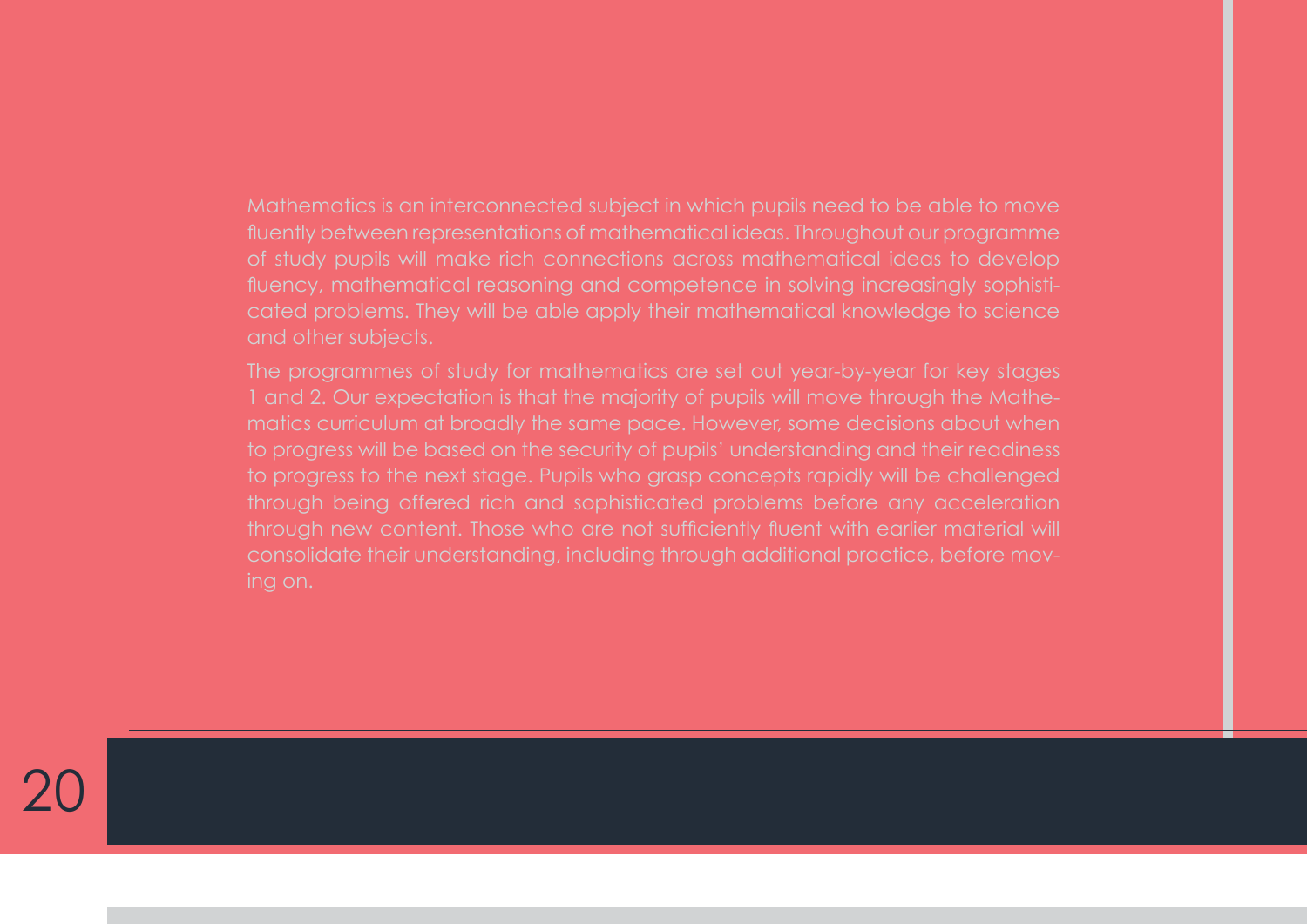# **understanding the world**

Understanding the World incorporates such subjects as Science, History, Geography and Technology, Computing and Media. This domain of our curriculum relates to children's everyday lives, their homes, families, other people, the local environment and community, and the wider world. Through active and experiential learning opportunities as well as practical activities, children are provided with meaningful experiences and increasingly deepening conceptual knowledge. These experiences and knowledge stimulate their curiosity and encourage them to ask questions, explore and wonder at their environment, historical events, the interconnected technological world and different scientific phenomena. They undertake investigations that engage their interests, and develop awareness of the beliefs and views of others.

 $\mathcal{P}^1$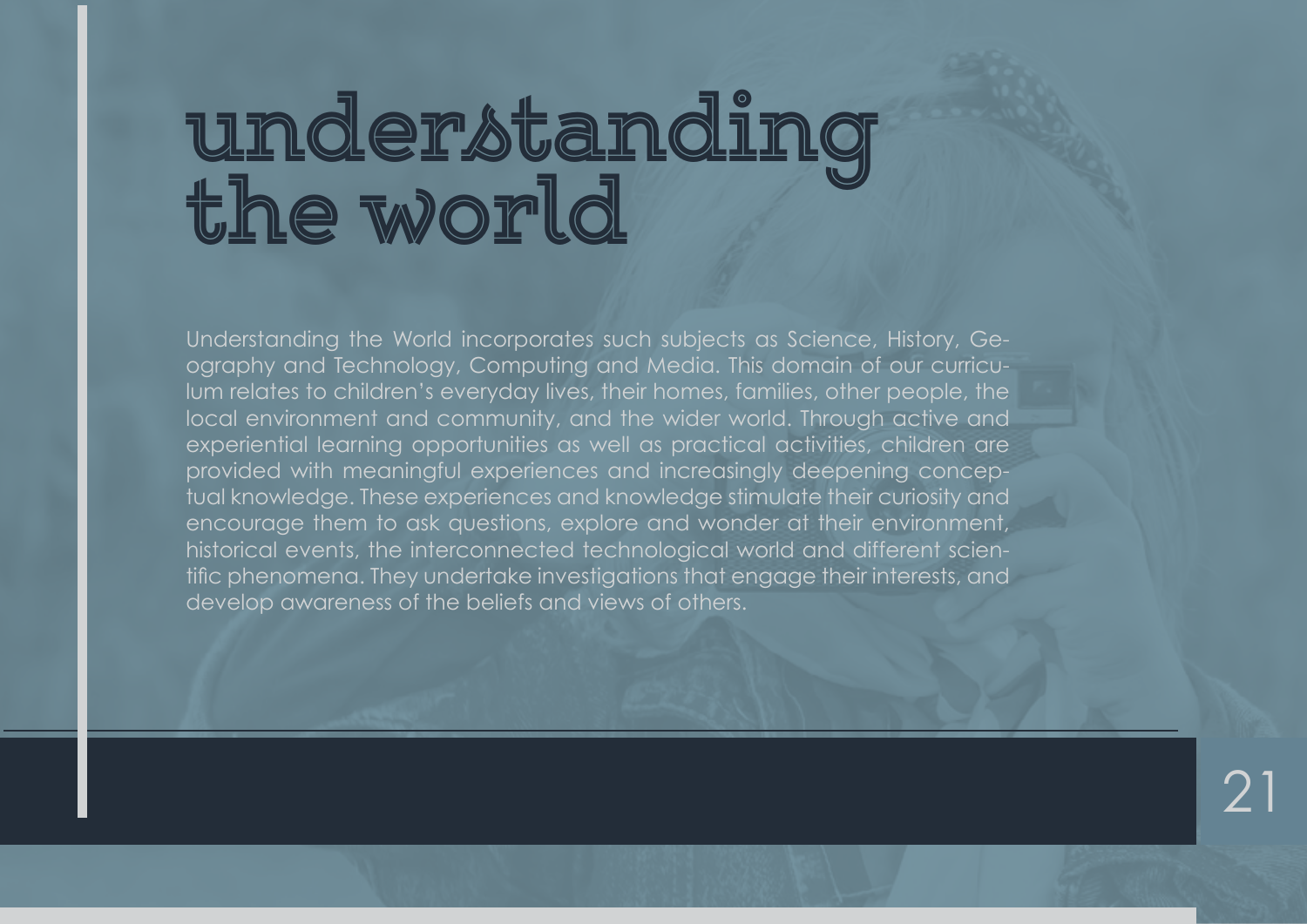Children learn through the process of experiential learning, which:

- is central to good practice in education for young children
- starts with the children's present or past experiences
- encourages curiosity and exploratory learning
- provides an opportunity for children to recall and draw upon their experiences
- requires children to question their learning experiences, understanding and views
- enables children to explore and investigate
- enables children to communicate, interact and talk about what they want to do
- enables children to appreciate and celebrate the richness of their heritage
- helps children to relate learning to themselves, their own lives and the real world
- allows for new learning and practice of skills

- allows children opportunities to record and analyse their findings in a number of ways
- incorporates opportunities to evaluate learning